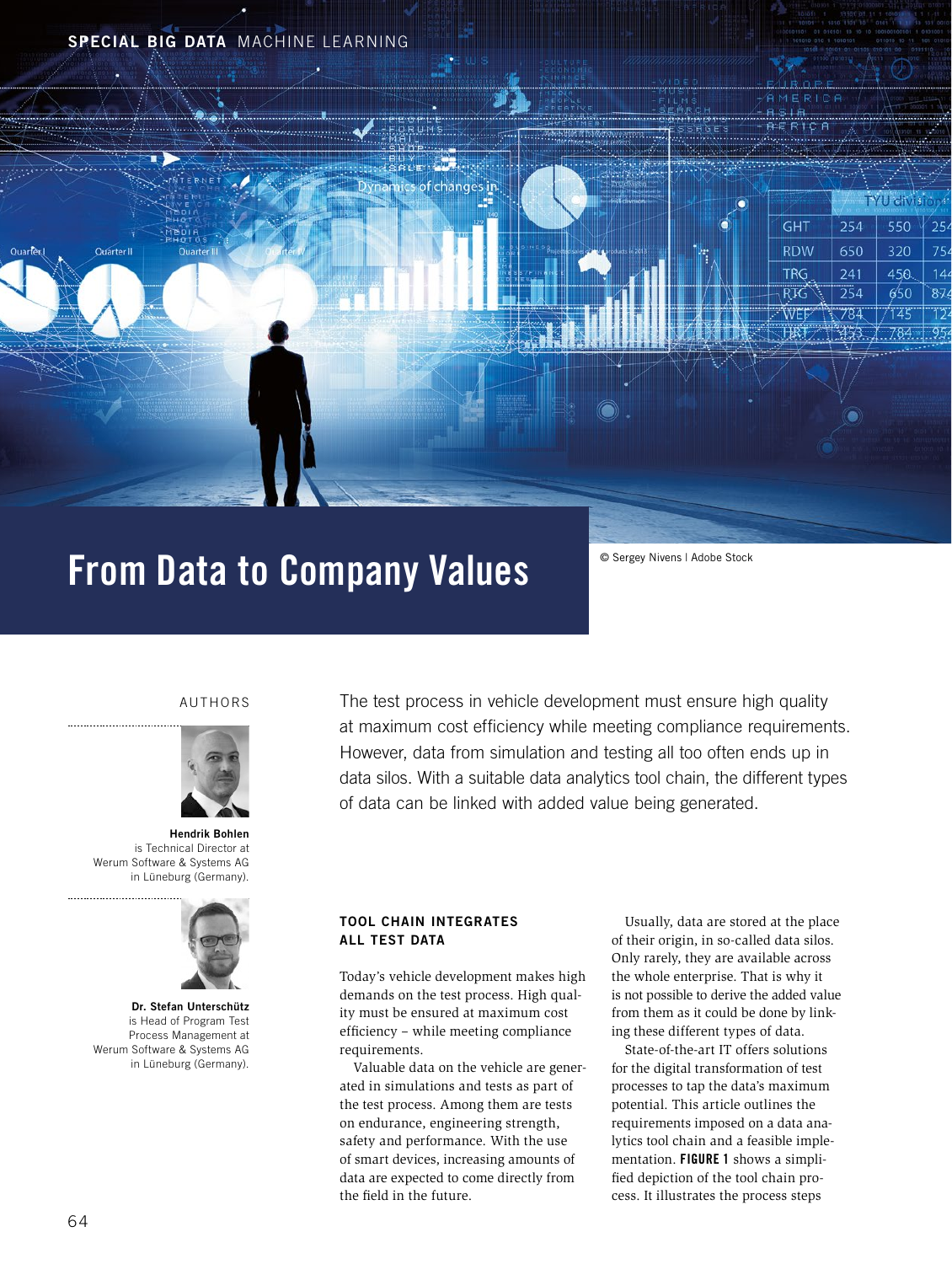data go through on their way from their source to the interested user or continuative systems.

The solution can be set up independently of existing IT systems, and the different data suppliers like testbeds, IIoT devices or applications can be integrated gradually.

# CHALLENGES IN DATA PROCESSING

A state-of-the-art tool chain for the test process has to deliver many functional and non-functional requirements. Once acquired, the test data need to be preprocessed. The data records need to be cleansed, the data are qualified and enriched with additional information or initial statistical evaluations are necessary. In this context, the data may also undergo verification, that is, they are checked for completeness and formal correctness. It may also be sensible to harmonize and standardize the data as part of the pre-processing as it facilitates their future use.

Test data require audit-proof storage for the applicable retention periods. Here, accompanying information, socalled metadata, should be filed next to the actual test data. Short access times are desirable to achieve fast processing. Rapidly increasing amounts of data in

today's test process require a shift to ward scalability.

Traceability, transparency and auditing are important elements in dealing with data. Therefore it must be logged how, on which testbed, and by the use of which sensor the test data were generated. Any data modification whatsoever must be documented.

Most diverse methods may be necessary to analyze the test data. They range from aggregation and compression, transformation or calculation of statistical characteristics to highly complex machine-learning algorithms. The number of available analysis tools also varies, which calls for a high degree of flexibility in integration.

The tool chain needs to enable access to the data for users and for external applications, such as a PLM tool. This also entails the need for searches across all data and their visualization. Powerful access control, too, is required – frequently in combination with release processes. Next to access control based on roles and rights, further mechanisms may be necessary to classify and protect the data.

The number of data-related compliance requirements enterprises have to meet are increasing, for example requirements on information protection according to GDPR, ISO/IEC 27001, TISAX or proving the required product characteristics, for example WLTP or homologation. In addition to these standards, verifying the test laboratories' competence according to DIN EN ISO 17025 is gaining in importance.

There may also be other requirements to fulfill: fail safety, availability, reliability, fault tolerance, and distributability are among the substantial demands made on all tool chain services apart from performance requirements. Finally, the requirements on system operation need to be defined. Essential key words in this context are orchestration and monitoring.

Enterprises need to assess all the requirements according to their relevance, which has a significant impact on the tool chain design. Currently, outof-the-box solutions are not available. The enterprises' requirements are far too different, applicable regulations and laws change far too quickly, and there are far too many tools for data analysis.

In the following, it is explained how a state-of-the-art tool chain can be set up. To the extent deemed practical and useful, the tools stated are open source tools. Where necessary, commercial equivalents are used to cover certain functional aspects.



FIGURE 1 Process of the data analytics toolchain (© Werum)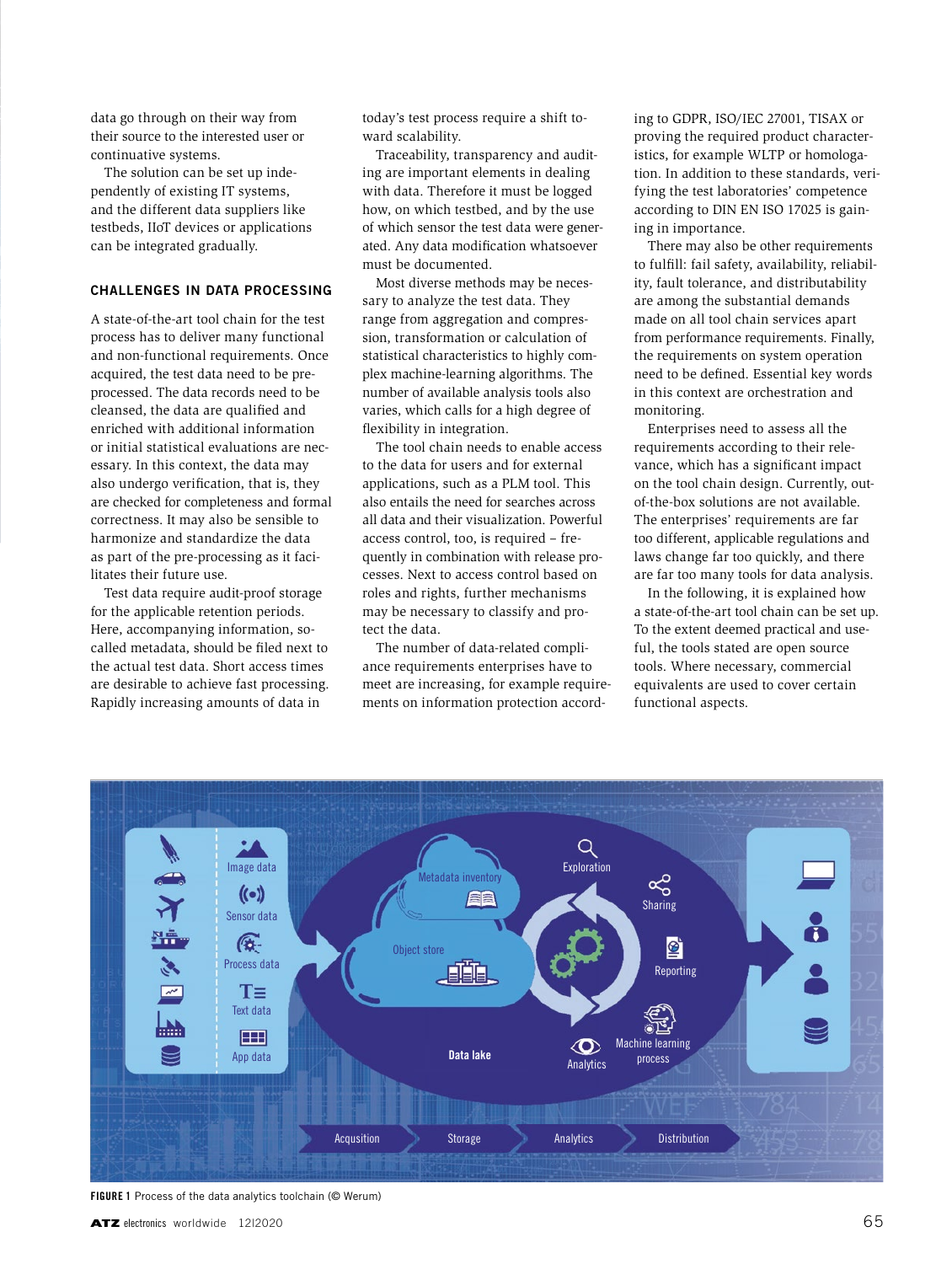# SPECIAL BIG DATA MACHINE LEARNING



FIGURE 2 Function-oriented structure of a toolchain (© Werum)

#### OF DATA AND METADATA

The most suitable analogy to illustrate the processing of data certainly is the processing of raw materials. Raw materials are refined and cultivated in complex process steps to manufacture high-quality products until the desired final good is achieved. A tool chain basically applies the same mechanism. It transforms raw data into higher-end data products, which again can be transformed into other data products.

Besides data transformation and analysis, enriching the data with metadata also plays an important part. Metadata are pieces of information about the data. Without metadata, measured data are worthless for any valid further use by the company. Metadata can be divided into different categories:

- descriptive metadata which identify data, make sure they are findable and enrich them with additional context, for example the instruments that were used for the measurement, the place and the time when it was done and who did it
- structural metadata which provide information on the data's type and internal structure
- administrative metadata which enable the management of the data (for example access rights)

– statistical metadata which provide statistical information on the data (for example KPIs).

Metadata are of particular importance when it comes to linking and processing data in a tool chain. Existing applications producing data may need enhancements in order to make the required metadata available.

## DATA ANALYTICS TOOL CHAIN STRUCTURE

FIGURE 2 shows the function-oriented structure of a tool chain. A tool chain resides between the producers and the consumers of data. Typical producers are testbeds or measurement facilities or, in the future, any kind of IIoT device. Data may also be manually acquired parameters or photos that were taken as part of the diagnosis. Apart from the actual measured data, the descriptions of test order and test as well as potential comments and documented events are added as metadata.

The next section describes the functionality implemented by adequate services and applications.

## FROM PRODUCER TO CONSUMER

The user manually uploads the data, for example by copying files, using

a web frontend, by entering single values, or in an automated process using for example a REST API or a transfer directory. In the next step, the data are accepted and pre-processed. A batch or stream process can be used for implementation, where the latter enables timely data analysis.

The essential functions of pre-processing are cleansing and enrichment of the data as well as their harmonization and standardization. Moreover, the metadata are treated in suitable manner to enable searches and further processing. At the end of preprocessing, the data and metadata are filed in a store.

An object store is the ideal medium for this purpose. It is optimized for the storage of large quantities of unstructured data and has prevailed over the last years against file-based storage or Apache HDFS. Object stores offer almost unlimited scalability while costs are low and access times are short.

Object stores have the capability to store the metadata in addition to the actual data. In real life, however, employing a relational database solution has proven to be more advantageous as it stores the metadata in structured manner plus a reference to the actual data, a so-called